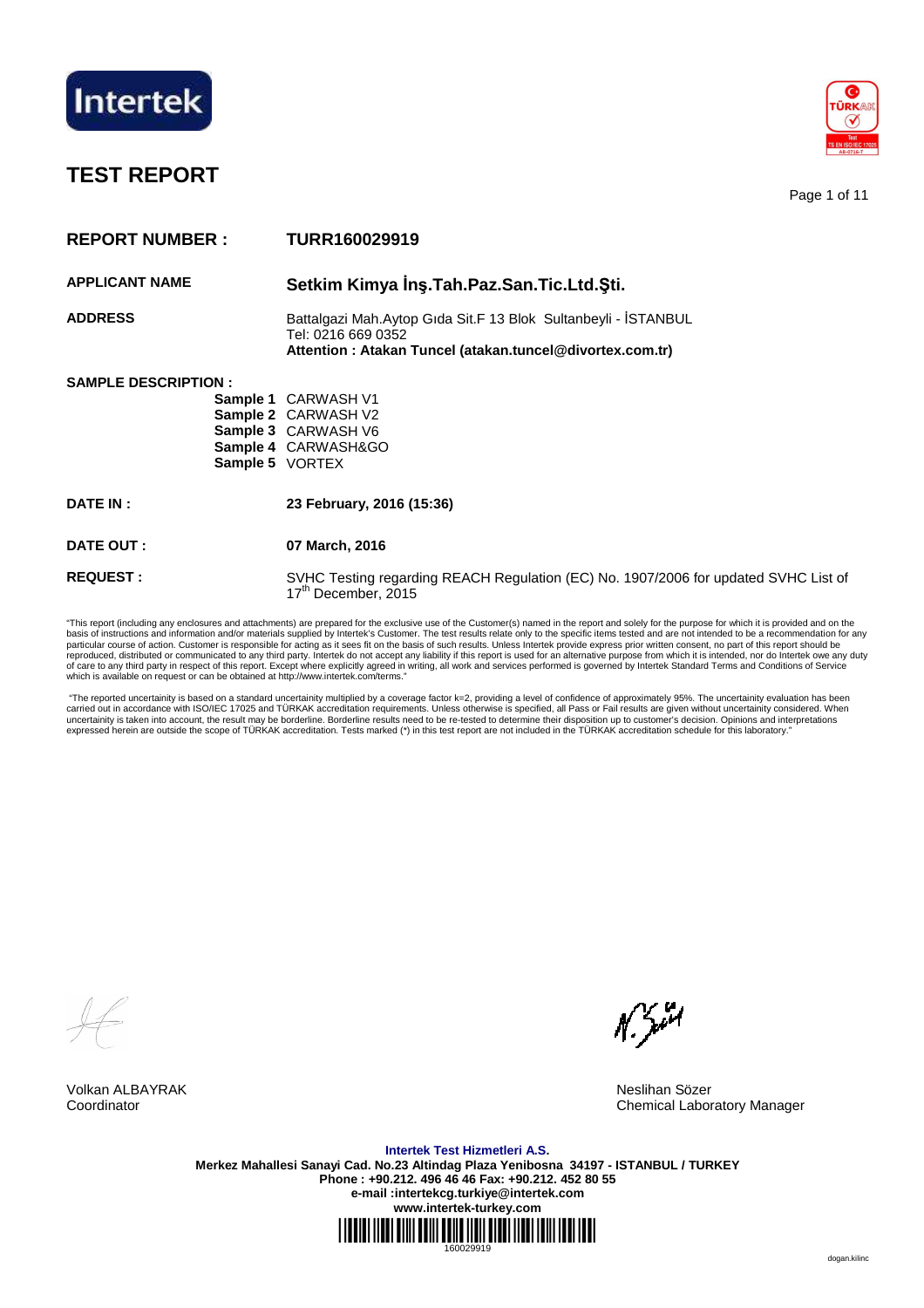

## R E SULTS Page 2 of 11

REPORT : TURR160029919 07 March, 2016

**Test Method Result Result Result Requirements** 

## **Tested Component Parts:**

**CS : Combined Sample** 

| <b>CS</b> | <b>Description</b> |                                                                                                                              |
|-----------|--------------------|------------------------------------------------------------------------------------------------------------------------------|
|           | $\sim$<br>va       | CARWASH&GO.<br>CARWASH<br>$\sqrt{2}$ .<br>V6.<br>∵ARWASH<br>CARWASH<br>TEX<br>11 J<br>samo<br>Combined<br>nple<br>Οt<br>VOR. |
|           |                    |                                                                                                                              |

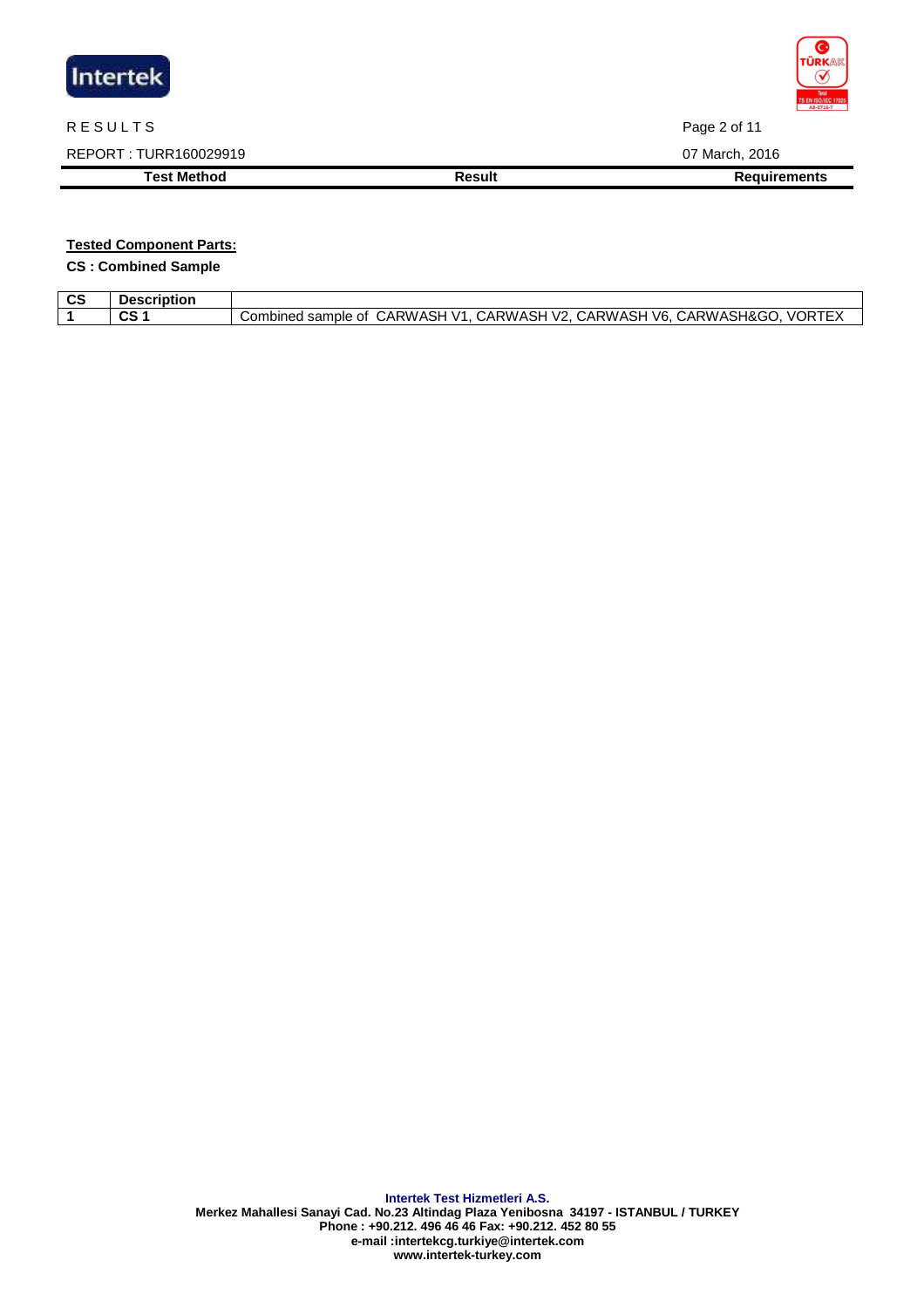

#### R E SULTS Page 3 of 11

REPORT : TURR160029919 07 March, 2016

**Test Method Result Result Result Requirements** 

#### **(**Ⅰ**) SVHC Testing Results**

**(a) The First List (15 SVHC Released in Oct, 2008)** 

| <b>Chemical Substance</b>                               | CAS-No.               | RESULTS (% w/w) |
|---------------------------------------------------------|-----------------------|-----------------|
|                                                         |                       | CS <sub>1</sub> |
| Cobalt Dichloride $\Delta$                              | 7646-79-9             | $< 0.1\%$       |
| Diarsenic Pentaoxide $\Delta$                           | 1303-28-2             | $< 0.1\%$       |
| Diarsenic Trioxide $\Delta$                             | 1327-53-3             | $< 0.1\%$       |
| Lead Hydrogen Arsenate $\Delta$                         | 7784-40-9             | $< 0.1\%$       |
| Triethyl Arsenate $\Delta$                              | 15606-95-8            | $< 0.1\%$       |
| Sodium Dichromate $\Delta$                              | 7789-12-0, 10588-01-9 | $< 0.1\%$       |
| Bis (Tributyltin) Oxide (TBTO) $\Delta$                 | 56-35-9               | $< 0.1\%$       |
| Anthracene                                              | 120-12-7              | $< 0.1\%$       |
| 4,4'-Diaminodiphenylmethane (MDA)                       | 101-77-9              | $< 0.1\%$       |
| Hexabromocyclododecane (HBCDD) and All                  | 25637-99-4 and 3194-  |                 |
| Major Diastereoisomers Identified                       | 55-6 (134237-50-6,    | $< 0.1\%$       |
| (α-HBCDD, β-HBCDD, γ-HBCDD)                             | 134237-51-7, 134237-  |                 |
|                                                         | $52-8$                |                 |
| 5-Tert-Butyl-2,4,6-Trinitro-m-Xylene (Musk              |                       | $< 0.1\%$       |
| Xylene)                                                 | $81 - 15 - 2$         |                 |
| Bis (2-Ethylhexyl) Phthalate (DEHP)                     | 117-81-7              | $< 0.1\%$       |
| Dibutyl Phthalate (DBP)                                 | 84-74-2               | $< 0.1\%$       |
| Benzyl Butyl Phthalate (BBP)                            | 85-68-7               | $< 0.1\%$       |
| Short Chain Chlorinated Paraffins (C <sub>10-13</sub> ) | 85535-84-8            | < 0.1%          |

#### **(b) The Second List (13 SVHC Release in Jan, 2010 and Mar, 2010)**

| <b>Chemical Substance</b>                              | CAS-No.    | RESULTS (% w/w) |
|--------------------------------------------------------|------------|-----------------|
|                                                        |            | CS <sub>1</sub> |
| Lead Chromate $\Lambda$                                | 7758-97-6  | $< 0.1\%$       |
| Lead Chromate Molybdate Sulphate Red (C.I. Pigment Red |            | $< 0.1\%$       |
| 104) ∆                                                 | 12656-85-8 |                 |
| Lead Sulfochromate Yellow (C.I. Pigment                |            | $< 0.1\%$       |
| Yellow 34) $\Delta$                                    | 1344-37-2  |                 |
| Tris (2-Chloroethyl) Phosphate                         | 115-96-8   | $< 0.1\%$       |
| 2,4-Dinitrotoluene                                     | 121-14-2   | $< 0.1\%$       |
| Diisobutyl Phthalate (DIBP)                            | 84-69-5    | $< 0.1\%$       |
| Coal Tar Pitch, High Temperature                       | 65996-93-2 | $< 0.1\%$       |
| Anthracene Oil                                         | 90640-80-5 | $< 0.1\%$       |
| Anthracene Oil, Anthracene Paste, Distn. Lights        |            | $< 0.1\%$       |
|                                                        | 91995-17-4 |                 |
| Anthracene Oil, Anthracene Paste, Anthracene           |            | $< 0.1\%$       |
| Fraction                                               | 91995-15-2 |                 |
| Anthracene Oil, Anthracene-low                         | 90640-82-7 | $< 0.1\%$       |
| Anthracene Oil, Anthracene Paste                       | 90640-81-6 | $< 0.1\%$       |
| Acrylamide                                             | 79-06-1    | $< 0.1\%$       |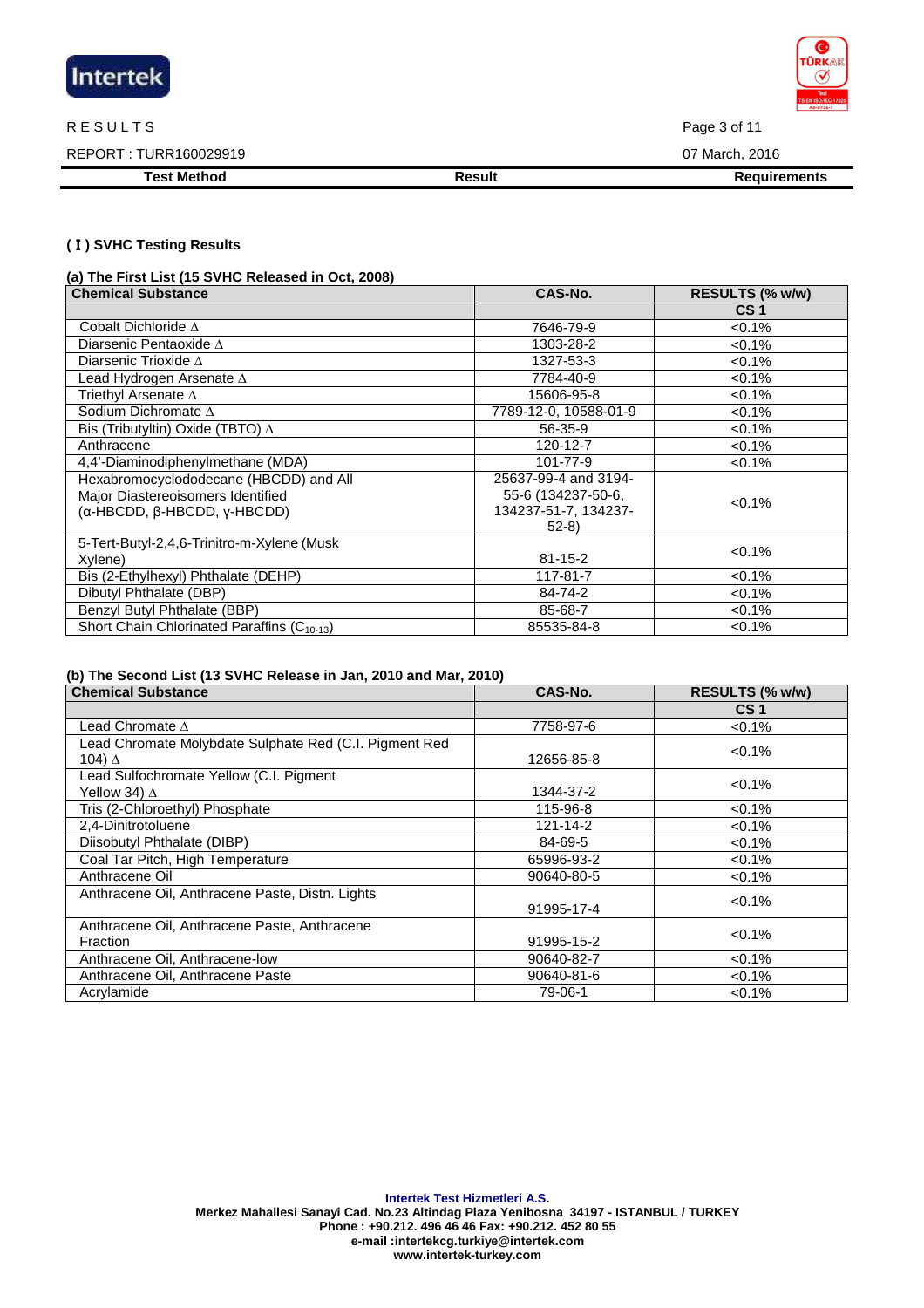| Intertek |  |  |
|----------|--|--|
|          |  |  |

#### R E SULTS Page 4 of 11

| <b>Test Method</b>     | <b>Result</b><br>Requirements |
|------------------------|-------------------------------|
| REPORT : TURR160029919 | 07 March, 2016                |

### **(c) The Third List (8 SVHC Release in Jun,2010)**

| <b>Chemical Substance</b>                        | CAS-No.                | RESULTS (% w/w) |
|--------------------------------------------------|------------------------|-----------------|
|                                                  |                        | CS <sub>1</sub> |
| Boric Acid $\Delta$                              | 10043-35-3, 11113-50-1 | $<0.1\%$        |
|                                                  | 1330-43-4,             | $< 0.1\%$       |
| Disodium Tetraborate, Anhydrous $\Delta$         | 12179-04-3.            |                 |
|                                                  | 1303-96-4              |                 |
| Tetraboron Disodium Heptaoxide, Hydrate $\Delta$ | 12267-73-1             | $< 0.1\%$       |
| Sodium Chromate $\Delta$                         | 7775-11-3              | $< 0.1\%$       |
| Potassium Chromate $\Delta$                      | 7789-00-6              | $< 0.1\%$       |
| Ammonium Dichromate $\Delta$                     | 7789-09-5              | $< 0.1\%$       |
| Potassium Dichromate $\Delta$                    | 7778-50-9              | $< 0.1\%$       |
| Trichloroethylene                                | 79-01-6                | $< 0.1\%$       |

#### **(d) The Fourth List (8 SVHC Release in Dec,2010)**

| <b>Chemical Substance</b>               | CAS-No.    | RESULTS (% w/w) |
|-----------------------------------------|------------|-----------------|
|                                         |            | CS <sub>1</sub> |
| 2-Methoxyethanol                        | 109-86-4   | $< 0.1\%$       |
| 2-Ethoxyethanol                         | 110-80-5   | $< 0.1\%$       |
| Cobalt Sulphate $\Delta$                | 10124-43-3 | $< 0.1\%$       |
| Cobalt Dinitrate $\Delta$               | 10141-05-6 | $< 0.1\%$       |
| Cobalt Carbonate $\Delta$               | 513-79-1   | $< 0.1\%$       |
| Cobalt Diacetate $\Delta$               | 71-48-7    | $< 0.1\%$       |
| Chromium Trioxide $\Delta$              | 1333-82-0  | $< 0.1\%$       |
| Chromic Acid $\Delta$                   |            | $< 0.1\%$       |
| Dichromic Acid $\Lambda$                | 7738-94-5  |                 |
| Oligomers of Chromic Acid and Dichromic | 13530-68-2 |                 |
| Acid $\Delta$                           | --         |                 |

## **(e) The Fifth List (7 SVHC Release in Jun, 2011)**

| <b>Chemical Substance</b>                                          | CAS-No.        | RESULTS (% w/w) |
|--------------------------------------------------------------------|----------------|-----------------|
|                                                                    |                | CS <sub>1</sub> |
| Strontium Chromate∆                                                | 7789-06-2      | $< 0.1\%$       |
| 2-ethoxyethyl acetate (2-EEA)                                      | 111-15-9       | $< 0.1\%$       |
| 1,2-Benzenedicarboxylic acid, di-C <sub>7-11</sub> - branched and  |                | $< 0.1\%$       |
| linear alkyl esters (DHNUP)                                        | 68515-42-4     |                 |
| Hydrazine                                                          | 7803-57-8      | $<0.1\%$        |
|                                                                    | $302 - 01 - 2$ |                 |
| 1-methyl-2-pyrrolidone                                             | 872-50-4       | $< 0.1\%$       |
| 1,2,3-trichloropropane                                             | $96-18-4$      | $< 0.1\%$       |
| 1,2-Benzenedicarboxylic acid, di-C <sub>6-8</sub> - branched alkyl |                | $< 0.1\%$       |
| esters, $C_7$ -rich (DIHP)                                         | 71888-89-6     |                 |

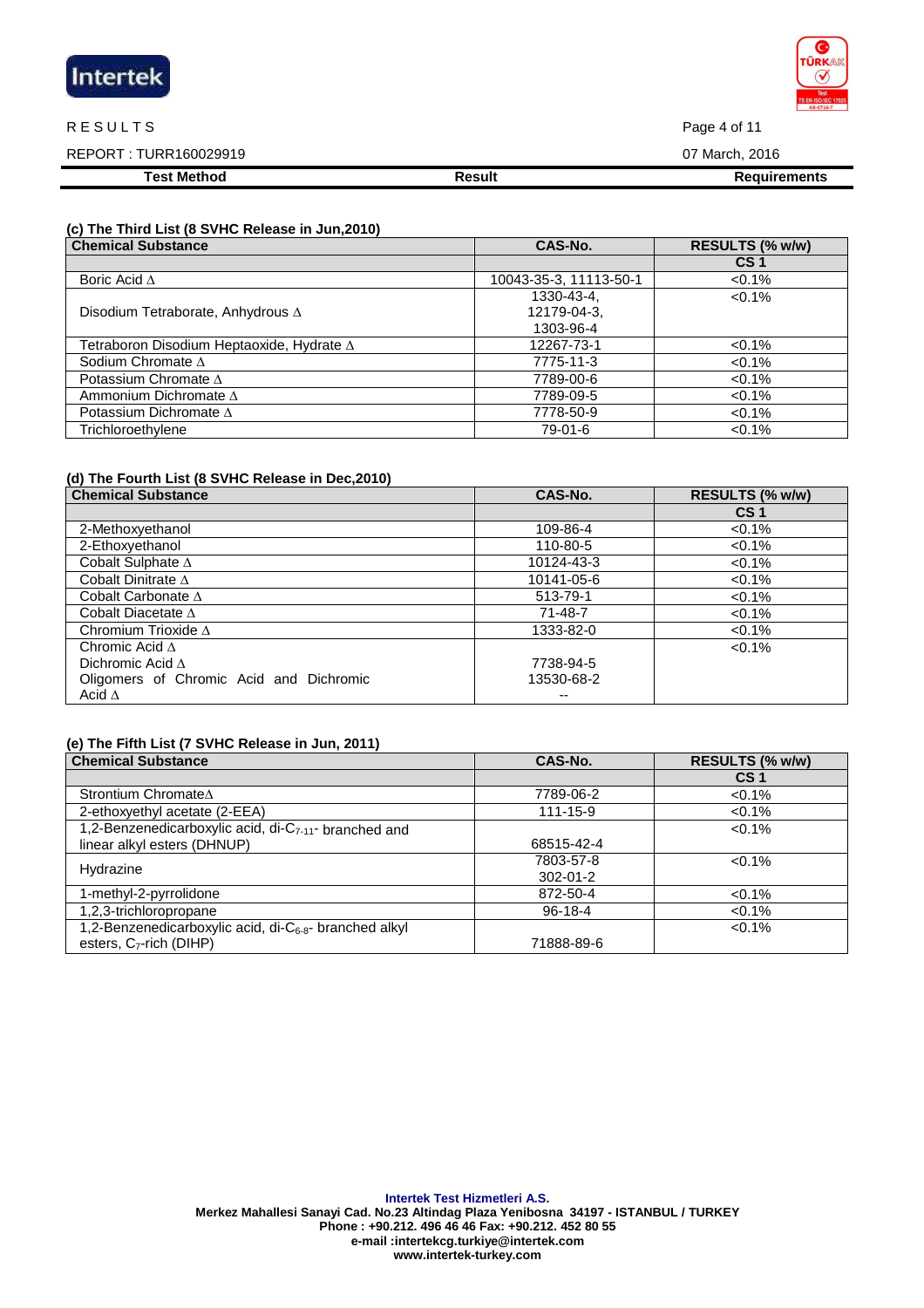| Intertek |  |  |
|----------|--|--|
|          |  |  |

#### R E SULTS Page 5 of 11

### REPORT : TURR160029919 07 March, 2016

**Test Method Result Result Result Requirements** 

## **(f) The Sixth List (20 SVHC Release in Dec, 2011)**

| <b>Chemical Substance</b>                                                  | CAS-No.                  | RESULTS (% w/w) |
|----------------------------------------------------------------------------|--------------------------|-----------------|
|                                                                            |                          | CS <sub>1</sub> |
| Lead dipicrate $\Delta$                                                    | 6477-64-1                | < 0.1%          |
| Lead styphnate $\Delta$                                                    | 15245-44-0               | $< 0.1\%$       |
| Lead azide; Lead diazide $\Delta$                                          | 13424-46-9               | $< 0.1\%$       |
| Phenolphthalein                                                            | 77-09-8                  | $< 0.1\%$       |
| 2,2'-dichloro-4,4'-methylenedianiline (MOCA)                               | $101 - 14 - 4$           | $< 0.1\%$       |
| N,N-dimethylacetamide (DMAC)                                               | 127-19-5                 | $< 0.1\%$       |
| Trilead diarsenate∆                                                        | 3687-31-8                | $< 0.1\%$       |
| Calcium arsenate $\Delta$                                                  | 7778-44-1                | $< 0.1\%$       |
| Arsenic acid∆                                                              | 7778-39-4                | $< 0.1\%$       |
| Bis(2-methoxyethyl) ether                                                  | 111-96-6                 | $< 0.1\%$       |
| 1,2-Dichloroethane                                                         | 107-06-2                 | $< 0.1\%$       |
| 4-(1,1,3,3-tetramethylbutyl)phenol, (4-tert-Octylphenol)                   | 140-66-9                 | $< 0.1\%$       |
| 2-Methoxyaniline; o-Anisidine                                              | $90 - 04 - 0$            | $< 0.1\%$       |
| Bis(2-methoxyethyl) phthalate (DMEP)                                       | 117-82-8                 | $< 0.1\%$       |
| Formaldehyde, oligomeric reaction products with aniline<br>(technical MDA) | 25214-70-4               | $< 0.1\%$       |
| Pentazinc chromate octahydroxideA                                          | 49663-84-5               | $< 0.1\%$       |
| Potassium hydroxyoctaoxodizincate di- chromateA                            | 11103-86-9               | $< 0.1\%$       |
| Dichromium tris(chromate) $\Delta$                                         | 24613-89-6               | $< 0.1\%$       |
| Aluminosilicate Refractory Ceramic Fibres $\Delta$                         | (Index No. 650-017-00-8) | $<0.1\%$        |
| Zirconia Aluminosilicate Refractory Ceramic<br>Fibres $\Delta$             | (Index No. 650-017-00-8) | $< 0.1\%$       |

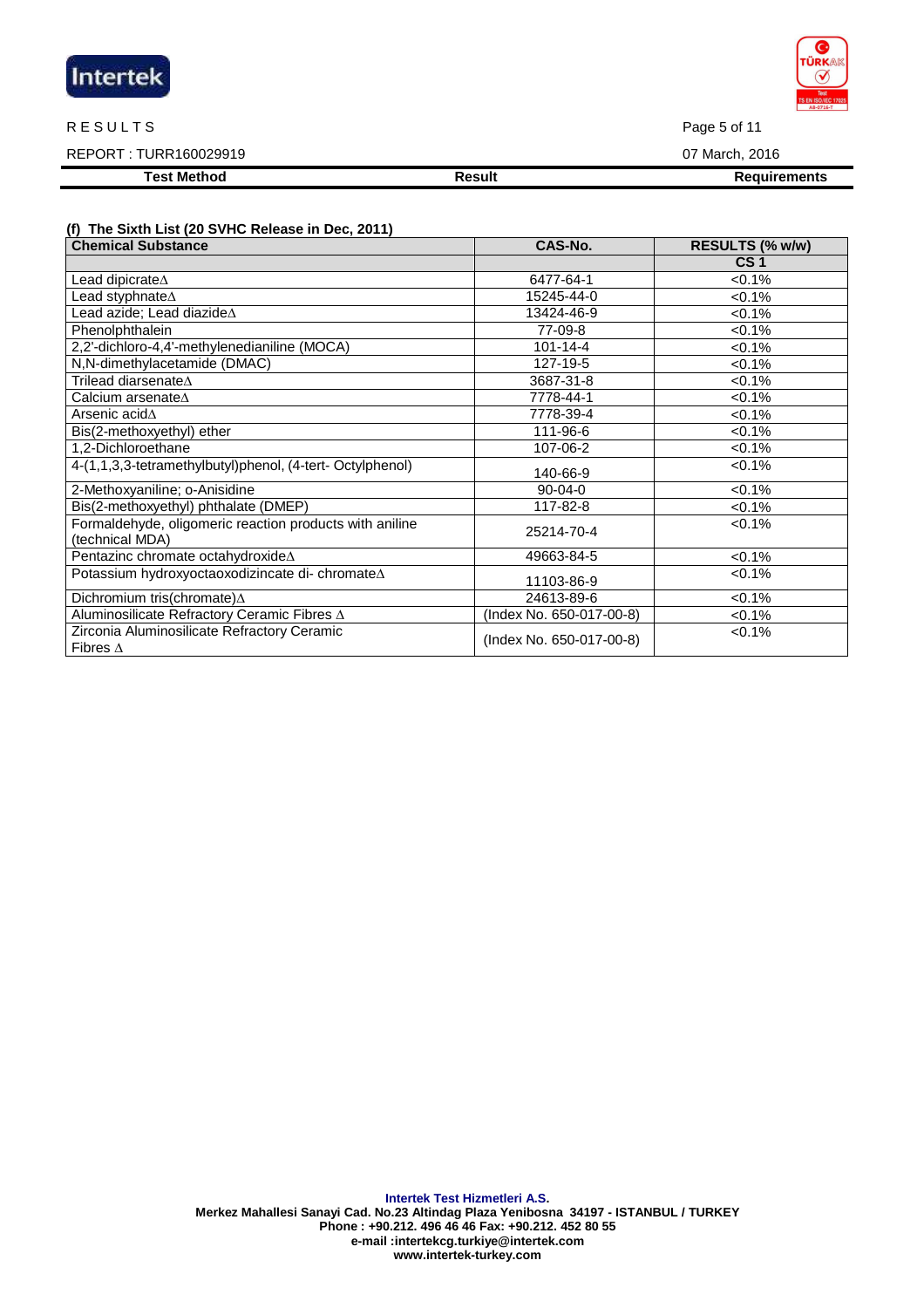| Intertek |  |
|----------|--|
|          |  |

#### R E SULTS Page 6 of 11

REPORT : TURR160029919 07 March, 2016

**Test Method Result Result Result Requirements** 

### **(g) The Seventh List (13 SVHC Release in Jun, 2012)**

| <b>Chemical Substance</b>                                                                                                                                                                                                                              | CAS-No.        | RESULTS (% w/w) |
|--------------------------------------------------------------------------------------------------------------------------------------------------------------------------------------------------------------------------------------------------------|----------------|-----------------|
|                                                                                                                                                                                                                                                        |                | CS <sub>1</sub> |
| 1,2-bis(2-methoxyethoxy)ethane (TEGDME;<br>triglyme)                                                                                                                                                                                                   | 112-49-2       | < 0.1%          |
| 1,2-dimethoxyethane; ethylene glycol dimethyl<br>ether (EGDME)                                                                                                                                                                                         | $110 - 71 - 4$ | $< 0.1\%$       |
| Diboron trioxideA                                                                                                                                                                                                                                      | 1303-86-2      | $< 0.1\%$       |
| Formamide                                                                                                                                                                                                                                              | $75-12-7$      | $< 0.1\%$       |
| Lead(II) bis(methanesulfonate) $\Delta$                                                                                                                                                                                                                | 17570-76-2     | $< 0.1\%$       |
| TGIC (1,3,5-tris(oxiranylmethyl)-1,3,5-triazine-<br>2,4,6(1H,3H,5H)-trione)                                                                                                                                                                            | 2451-62-9      | $< 0.1\%$       |
| β-TGIC (1,3,5-tris[(2S and 2R)-2,3-<br>epoxypropyl]-1,3,5-triazine-2,4,6-(1H,3H,5H)-trione)                                                                                                                                                            | 59653-74-6     | $< 0.1\%$       |
| 4,4'-bis(dimethylamino)benzophenone<br>(Michler's ketone)                                                                                                                                                                                              | $90 - 94 - 8$  | < 0.1%          |
| N,N,N',N'-tetramethyl-4,4'-methylenedianiline<br>(Michler's base)                                                                                                                                                                                      | $101 - 61 - 1$ | $< 0.1\%$       |
| [4-[4,4'-bis(dimethylamino)<br>benzhydrylidene]cyclohexa-2,5-dien-1-<br>ylidene]dimethylammonium chloride (C.I.<br>Basic Violet 3) [with ≥ 0.1% of Michler's ketone<br>(EC No. 202-027-5) or Michler's base (EC No.<br>202-959-2)]                     | 548-62-9       | $<0.1\%$        |
| [4-[[4-anilino-1-naphthyl][4-<br>(dimethylamino)phenyl]methylene]cyclohexa-<br>2,5-dien-1-ylidene] dimethylammonium<br>chloride (C.I. Basic Blue 26) [with ≥ 0.1% of Michler's<br>ketone (EC No. 202-027-5) or Michler's base (EC No. 202-<br>$959-2]$ | 2580-56-5      | < 0.1%          |
| $\alpha$ , $\alpha$ -Bis[4-(dimethylamino)phenyl]-4<br>(phenylamino)naphthalene-1-methanol (C.I. Solvent Blue 4)<br>[with ≥ 0.1% of Michler's ketone (EC No. 202-027-5) or<br>Michler's base<br>(EC No. 202-959-2)]                                    | 6786-83-0      | $< 0.1\%$       |
| 4,4'-bis(dimethylamino)-4"-(methylamino)trityl alcohol [with ≥<br>0.1% of Michler's ketone (EC<br>No. 202-027-5) or Michler's base (EC No. 202-<br>$959-2]$                                                                                            | $561 - 41 - 1$ | < 0.1%          |

## **(h) The Eighth List (54 SVHC Release in Dec, 2012)**

| <b>Chemical Substance</b>                      | CAS-No.        | RESULTS (% w/w) |
|------------------------------------------------|----------------|-----------------|
|                                                |                | CS <sub>1</sub> |
| Bis(pentabromophenyl) ether                    | 1163-19-5      | $< 0.1\%$       |
| (decabromodiphenyl ether; DecaBDE)             |                |                 |
| Pentacosafluorotridecanoic acid                | 72629-94-8     | $< 0.1\%$       |
| Tricosafluorododecanoic acid                   | $307 - 55 - 1$ | $< 0.1\%$       |
| Henicosafluoroundecanoic acid                  | 2058-94-8      | $< 0.1\%$       |
| Heptacosafluorotetradecanoic acid              | 376-06-7       | $< 0.1\%$       |
| Diazene-1,2-dicarboxamide (C,C'-               | 123-77-3       | $< 0.1\%$       |
| azodi(formamide))                              |                |                 |
| Cyclohexane-1,2-dicarboxylic anhydride [1]     |                | $< 0.1\%$       |
| cis-cyclohexane-1,2-dicarboxylic anhydride [2] | 85-42-7        |                 |
| trans-cyclohexane-1,2-dicarboxylic anhydride   |                |                 |
| [3]                                            | 13149-00-3     |                 |

**Intertek Test Hizmetleri A.S.** 

**Merkez Mahallesi Sanayi Cad. No.23 Altindag Plaza Yenibosna 34197 - ISTANBUL / TURKEY** 

**Phone : +90.212. 496 46 46 Fax: +90.212. 452 80 55 e-mail :intertekcg.turkiye@intertek.com** 

**www.intertek-turkey.com**

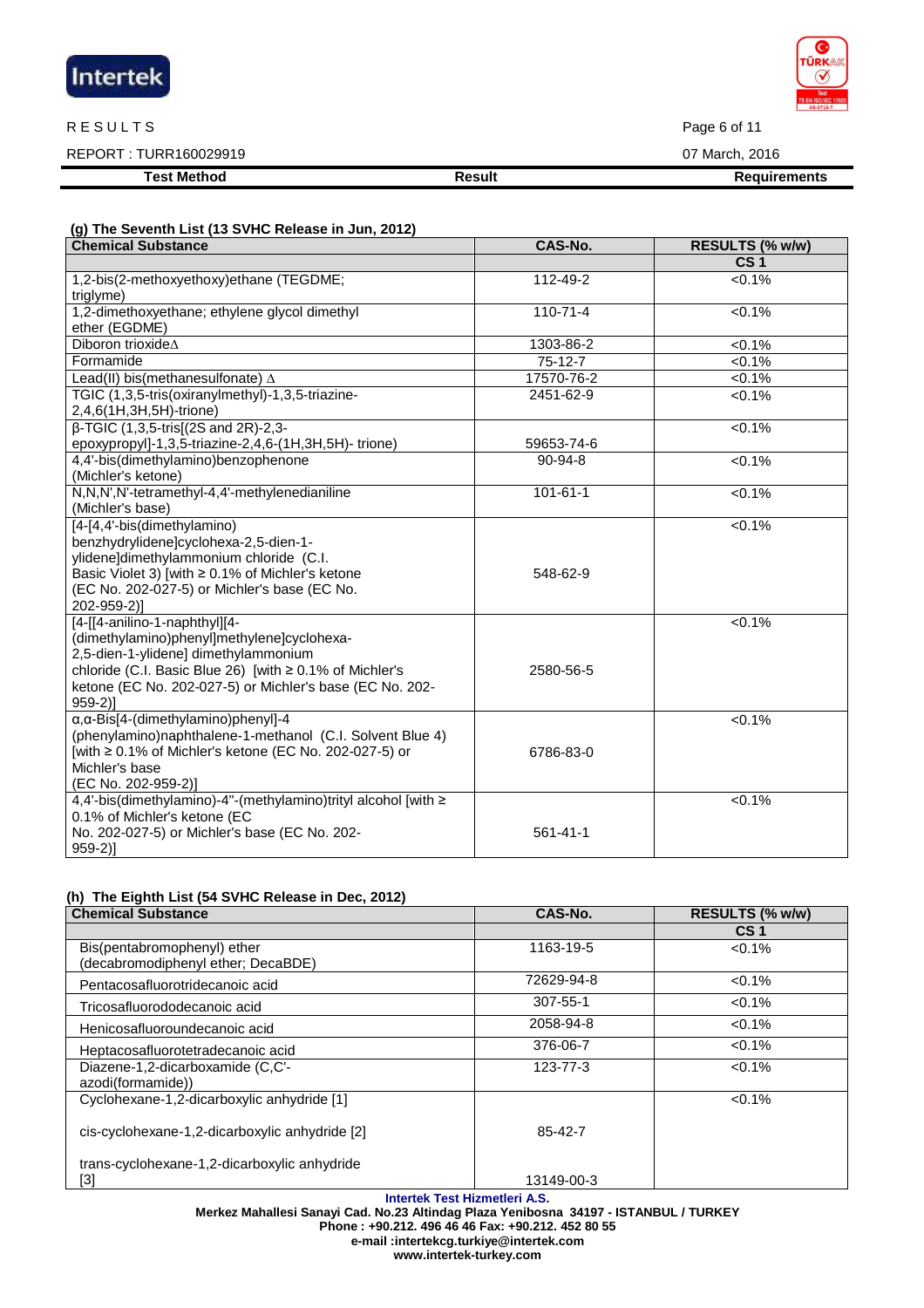| Intertek |  |
|----------|--|
|          |  |

#### R E SULTS Page 7 of 11

REPORT : TURR160029919 07 March, 2016

[Phthalato(2-)]dioxotrilead∆

| [The individual cis- [2] and trans- [3] isomer substances<br>and all possible combinations of the cis- and trans-isomers<br>[1] are covered<br>by this entry].                                                                                                                                                                                         | 14166-21-3    |           |
|--------------------------------------------------------------------------------------------------------------------------------------------------------------------------------------------------------------------------------------------------------------------------------------------------------------------------------------------------------|---------------|-----------|
| Hexahydromethylphthalic anhydride [1],                                                                                                                                                                                                                                                                                                                 |               | $< 0.1\%$ |
| Hexahydro-4-methylphthalic anhydride [2], Hexahydro-1-                                                                                                                                                                                                                                                                                                 | 25550-51-0    |           |
| anhydride<br>Hexahydro-3-<br>methylphthalic<br>$[3]$ ,                                                                                                                                                                                                                                                                                                 |               |           |
| methylphthalic anhydride [4]                                                                                                                                                                                                                                                                                                                           | 19438-60-9    |           |
|                                                                                                                                                                                                                                                                                                                                                        | 48122-14-1    |           |
| [The individual isomers [2], [3] and [4] (including their cis-<br>and trans- stereo isomeric forms) and all possible<br>combinations of the isomers [1] are covered by this entry]                                                                                                                                                                     | 57110-29-9    |           |
| 4-Nonylphenol, branched and linear                                                                                                                                                                                                                                                                                                                     |               | $< 0.1\%$ |
| [substances with a linear and/or branched alkyl chain with a<br>carbon number of 9 covalently bound in position 4 to phenol,<br>covering also UVCB- and well-defined substances which<br>include any of the individual isomers or a combination thereof]                                                                                               |               |           |
| 4-(1,1,3,3-tetramethylbutyl)phenol, ethoxylated                                                                                                                                                                                                                                                                                                        |               | $< 0.1\%$ |
| [covering well-defined substances and UVCB<br>substances, polymers and homologues]                                                                                                                                                                                                                                                                     |               |           |
| Methoxyacetic acid                                                                                                                                                                                                                                                                                                                                     | 625-45-6      | $< 0.1\%$ |
| N,N-dimethylformamide                                                                                                                                                                                                                                                                                                                                  | $68 - 12 - 2$ | $< 0.1\%$ |
| Dibutyltin dichloride (DBTC) $\Delta$                                                                                                                                                                                                                                                                                                                  | 683-18-1      | $< 0.1\%$ |
| Lead monoxide (Lead oxide) $\Delta$                                                                                                                                                                                                                                                                                                                    | 1317-36-8     | $< 0.1\%$ |
| Orange lead (Lead tetroxide) $\Delta$                                                                                                                                                                                                                                                                                                                  | 1314-41-6     | $< 0.1\%$ |
| Lead bis(tetrafluoroborate) A                                                                                                                                                                                                                                                                                                                          | 13814-96-5    | $< 0.1\%$ |
| Trilead bis(carbonate)dihydroxide ∆                                                                                                                                                                                                                                                                                                                    | 1319-46-6     | $< 0.1\%$ |
| Lead titanium trioxide $\Delta$                                                                                                                                                                                                                                                                                                                        | 12060-00-3    | $< 0.1\%$ |
| Lead titanium zirconium oxideA                                                                                                                                                                                                                                                                                                                         | 12626-81-2    | $< 0.1\%$ |
| Silicic acid. lead salt $\Delta$                                                                                                                                                                                                                                                                                                                       | 11120-22-2    | $< 0.1\%$ |
| Silicic acid (H2Si2O5), barium salt (1:1), lead- doped∆<br>[with lead (Pb) content above the applicable generic<br>concentration limit for 'toxicity for reproduction' Repr. 1A<br>(CLP) or category 1 (DSD); the substance is a member of<br>the group entry of lead compounds, with index number<br>082-001-00-6 in Regulation (EC) No<br>1272/2008] | 68784-75-8    | $< 0.1\%$ |
| 1-bromopropane (n-propyl bromide)                                                                                                                                                                                                                                                                                                                      | 106-94-5      | $< 0.1\%$ |
| Methyloxirane (Propylene oxide)                                                                                                                                                                                                                                                                                                                        | 75-56-9       | $< 0.1\%$ |
| 1,2-Benzenedicarboxylic acid, dipentylester, branched and<br>linear                                                                                                                                                                                                                                                                                    | 84777-06-0    | $< 0.1\%$ |
| Diisopentylphthalate (DIPP)                                                                                                                                                                                                                                                                                                                            | 605-50-5      | $< 0.1\%$ |
| N-pentyl-isopentylphthalate                                                                                                                                                                                                                                                                                                                            | 776297-69-9   | $< 0.1\%$ |
| 1,2-diethoxyethane                                                                                                                                                                                                                                                                                                                                     | 629-14-1      | $< 0.1\%$ |
| Acetic acid, lead salt, basic $\Delta$                                                                                                                                                                                                                                                                                                                 | 51404-69-4    | $< 0.1\%$ |
| Lead oxide sulfate $\Delta$                                                                                                                                                                                                                                                                                                                            | 12036-76-9    | $< 0.1\%$ |

**Test Method Result Result Result Result Requirements** 

**Intertek Test Hizmetleri A.S. Merkez Mahallesi Sanayi Cad. No.23 Altindag Plaza Yenibosna 34197 - ISTANBUL / TURKEY** 

69011-06-9 <0.1%

**Phone : +90.212. 496 46 46 Fax: +90.212. 452 80 55 e-mail :intertekcg.turkiye@intertek.com** 

**www.intertek-turkey.com**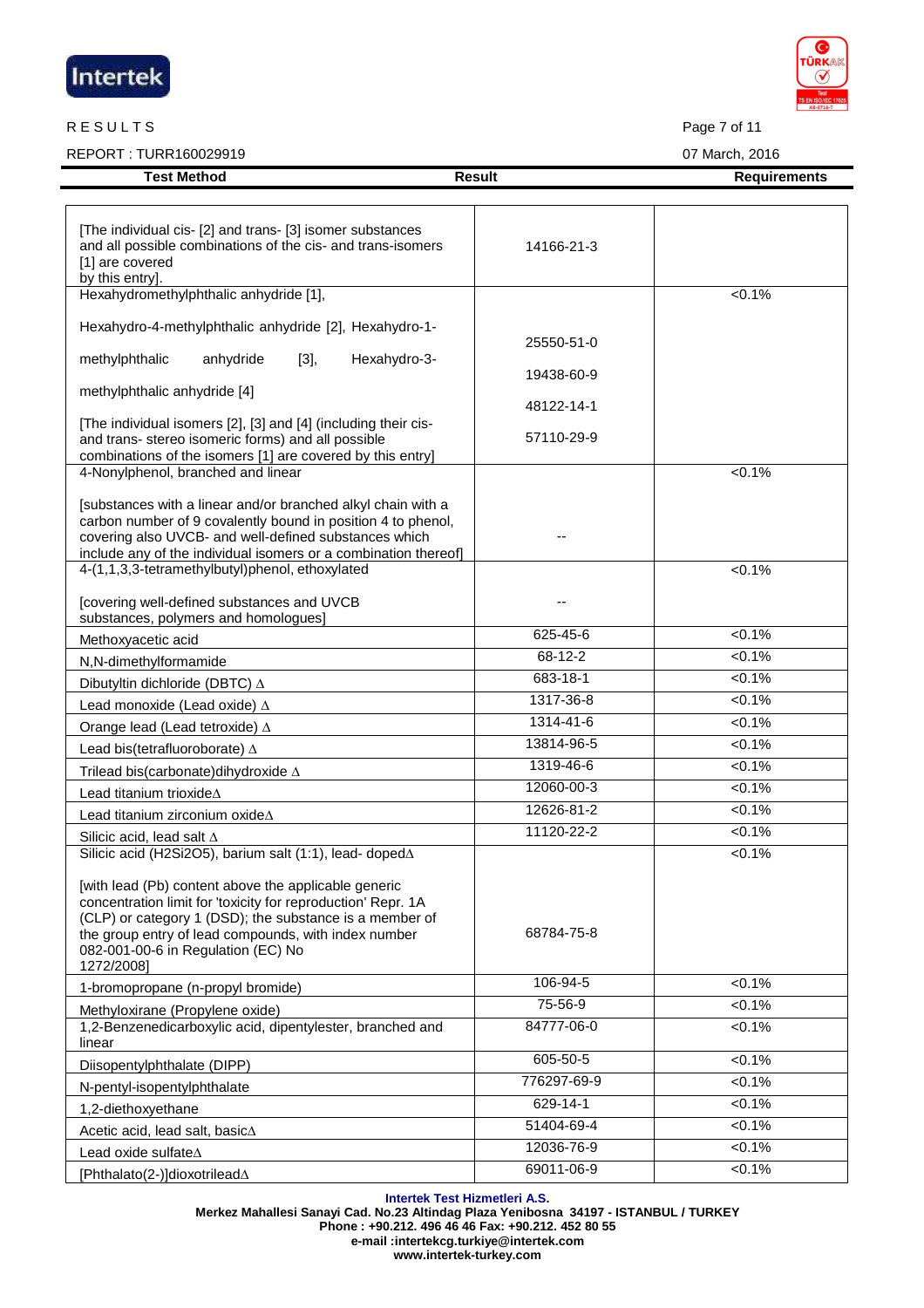|                                                     |                | AB-0716-T           |
|-----------------------------------------------------|----------------|---------------------|
| <b>RESULTS</b>                                      |                | Page 8 of 11        |
| REPORT: TURR160029919                               | 07 March, 2016 |                     |
| <b>Test Method</b>                                  | <b>Result</b>  | <b>Requirements</b> |
|                                                     |                |                     |
| Dioxobis(stearato)trilead $\Delta$                  | 12578-12-0     | < 0.1%              |
| Fatty acids, C16-18, lead salts∆                    | 91031-62-8     | < 0.1%              |
| Lead cynamidate $\Delta$                            | 20837-86-9     | < 0.1%              |
| Lead dinitrate $\Delta$                             | 10099-74-8     | $< 0.1\%$           |
| Pentalead tetraoxide sulphate∆                      | 12065-90-6     | < 0.1%              |
| Pyrochlore, antimony lead yellow∆                   | 8012-00-8      | 50.1%               |
| Sulfurous acid, lead salt, dibasic∆                 | 62229-08-7     | $< 0.1\%$           |
| Tetraethyllead∆                                     | 78-00-2        | $< 0.1\%$           |
| Tetralead trioxide sulphate∆                        | 12202-17-4     | < 0.1%              |
| Trilead dioxide phosphonate∆                        | 12141-20-7     | < 0.1%              |
| Furan                                               | $110 - 00 - 9$ | 50.1%               |
| Diethyl sulphate                                    | 64-67-5        | < 0.1%              |
| Dimethyl sulphate                                   | $77 - 78 - 1$  | 50.1%               |
| 3-ethyl-2-methyl-2-(3-methylbutyl)-1,3- oxazolidine | 143860-04-2    | $< 0.1\%$           |
| Dinoseb (6-sec-butyl-2,4-dinitrophenol)             | 88-85-7        | $< 0.1\%$           |
| 4,4'-methylenedi-o-toluidine                        | 838-88-0       | < 0.1%              |
| 4,4'-oxydianiline and its salts                     | $101 - 80 - 4$ | $< 0.1\%$           |
| 4-aminoazobenzene                                   | 60-09-3        | $< 0.1\%$           |
| 4-methyl-m-phenylenediamine (toluene-2,4- diamine)  | 95-80-7        | < 0.1%              |
| 6-methoxy-m-toluidine (p-cresidine)                 | 120-71-8       | 50.1%               |
| Biphenyl-4-ylamine                                  | $92 - 67 - 1$  | < 0.1%              |
| o-aminoazotoluene [(4-o-tolylazo-o-toluidine])      | $97 - 56 - 3$  | $< 0.1\%$           |
| o-toluidine                                         | 95-53-4        | $< 0.1\%$           |
| N-methylacetamide                                   | 79-16-3        | < 0.1%              |

### **(i) The ninth List (6 SVHC Release in Jun, 2013)**

| <b>Chemical Substance</b>                                                                                                                                                                                                                                                                       | CAS-No.   | RESULTS (% w/w) |
|-------------------------------------------------------------------------------------------------------------------------------------------------------------------------------------------------------------------------------------------------------------------------------------------------|-----------|-----------------|
|                                                                                                                                                                                                                                                                                                 |           | CS <sub>1</sub> |
| $C$ admium $\Delta$                                                                                                                                                                                                                                                                             | 7440-43-9 | $< 0.1\%$       |
| Cadmium oxide $\Lambda$                                                                                                                                                                                                                                                                         | 1306-19-0 | $< 0.1\%$       |
| Dipentyl phthalate (DPP)                                                                                                                                                                                                                                                                        | 131-18-0  | $< 0.1\%$       |
| 4-Nonylphenol, branched and linear, ethoxylated                                                                                                                                                                                                                                                 |           | $< 0.1\%$       |
| [substances with a linear and/or branched alkyl chain with a<br>carbon number of 9 covalently bound in position 4 to phenol.<br>ethoxylated covering UVCB- and well-defined substances,<br>polymers and homologues, which include any of the individual<br>isomers and/or combinations thereof] |           |                 |
| Ammonium pentadecafluorooctanoate (APFO)                                                                                                                                                                                                                                                        | 3825-26-1 | $< 0.1\%$       |
| Pentadecafluorooctanoic acid (PFOA)                                                                                                                                                                                                                                                             | 335-67-1  | $< 0.1\%$       |

**Intertek Test Hizmetleri A.S. Merkez Mahallesi Sanayi Cad. No.23 Altindag Plaza Yenibosna 34197 - ISTANBUL / TURKEY Phone : +90.212. 496 46 46 Fax: +90.212. 452 80 55 e-mail :intertekcg.turkiye@intertek.com www.intertek-turkey.com**

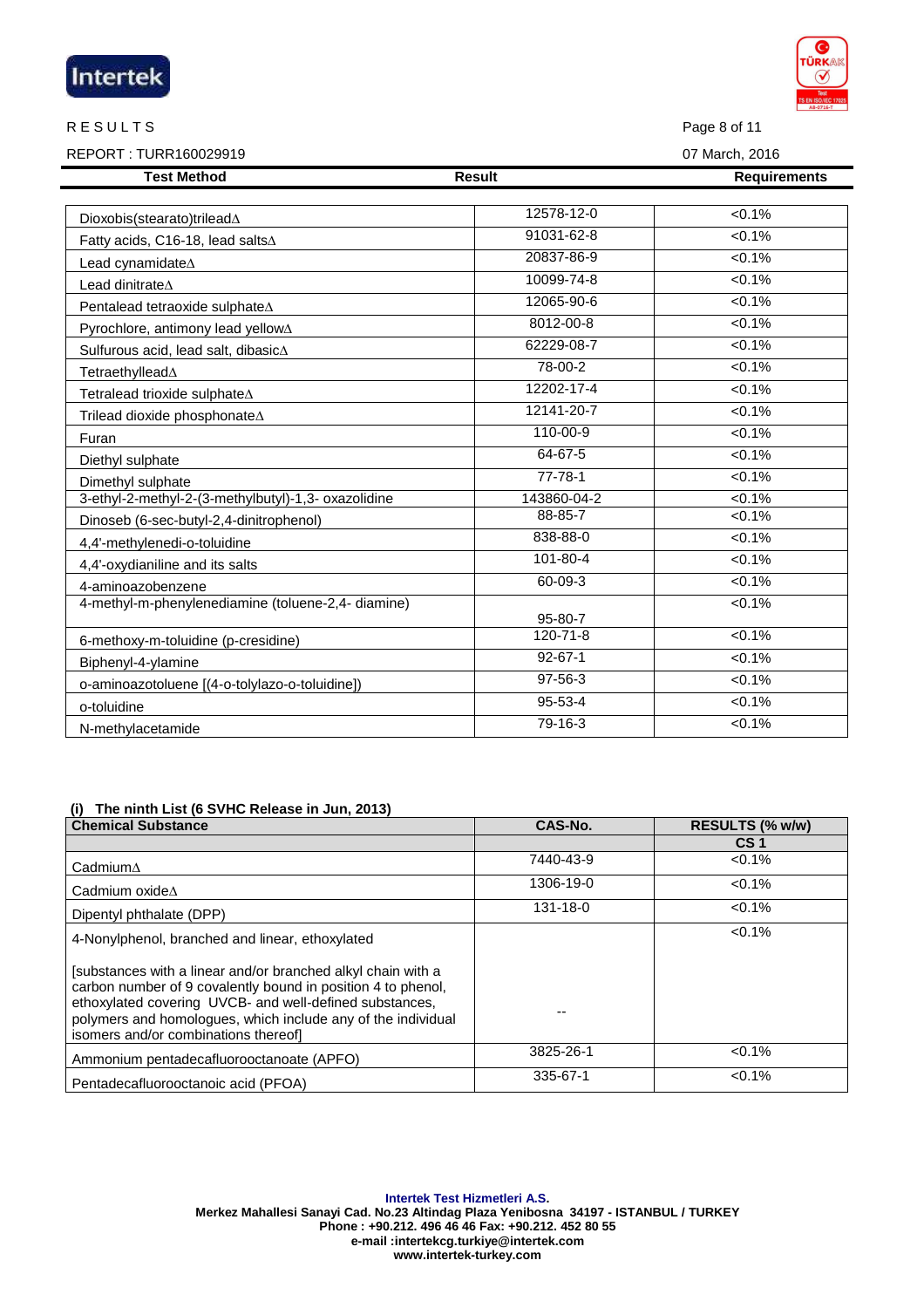| Intertek |  |
|----------|--|
|          |  |

#### R E SULTS Page 9 of 11

REPORT : TURR160029919 07 March, 2016

**Test Method Result Result Result Requirements** 

### **(j) The tenth List (7 SVHC Release in Dec, 2013)**

| <b>Chemical Substance</b>                                                                                                                                        | CAS-No.        | RESULTS (% w/w) |
|------------------------------------------------------------------------------------------------------------------------------------------------------------------|----------------|-----------------|
|                                                                                                                                                                  |                | CS <sub>1</sub> |
| Cadmium sulphide $\Delta$                                                                                                                                        | 1306-23-6      | $< 0.1\%$       |
| Disodium 3,3'-[[1,1'-biphenyl]-4,4'- diylbis(azo)]bis(4-<br>aminonaphthalene-1- sulphonate) (C.I. Direct Red 28)                                                 | 573-58-0       | $< 0.1\%$       |
| Disodium 4-amino-3-[[4'-[(2,4- diaminophenyl)azo][1,1'-<br>biphenyl]-4-yl]azo] -5- hydroxy-6-(phenylazo)naphthalene-<br>2,7- disulphonate (C.I. Direct Black 38) | 1937-37-7      | $< 0.1\%$       |
| Dihexyl phthalate                                                                                                                                                | 84-75-3        | $< 0.1\%$       |
| Imidazolidine-2-thione (2-imidazoline-2-thiol)                                                                                                                   | 96-45-7        | $< 0.1\%$       |
| Lead di(acetate) $\Delta$                                                                                                                                        | $301 - 04 - 2$ | $< 0.1\%$       |
| Trixylyl phosphate                                                                                                                                               | 25155-23-1     | $< 0.1\%$       |

## **(k) The eleventh List (4 SVHC Release in Jun, 2014)**

| <b>Chemical Substance</b>                                           | CAS-No.    | RESULTS (% w/w) |
|---------------------------------------------------------------------|------------|-----------------|
|                                                                     |            | CS 1            |
| 1,2-Benzenedicarboxylic acid, dihexyl ester, branched and<br>linear | 68515-50-4 | $< 0.1\%$       |
| Cadmium chloride $\Delta$                                           | 10108-64-2 | $< 0.1\%$       |
| Sodium perborate;<br>Perboric acid, sodium saltA                    | --         | $< 0.1\%$       |
| Sodium peroxometaborate∆                                            | 7632-04-4  | $<0.1\%$        |

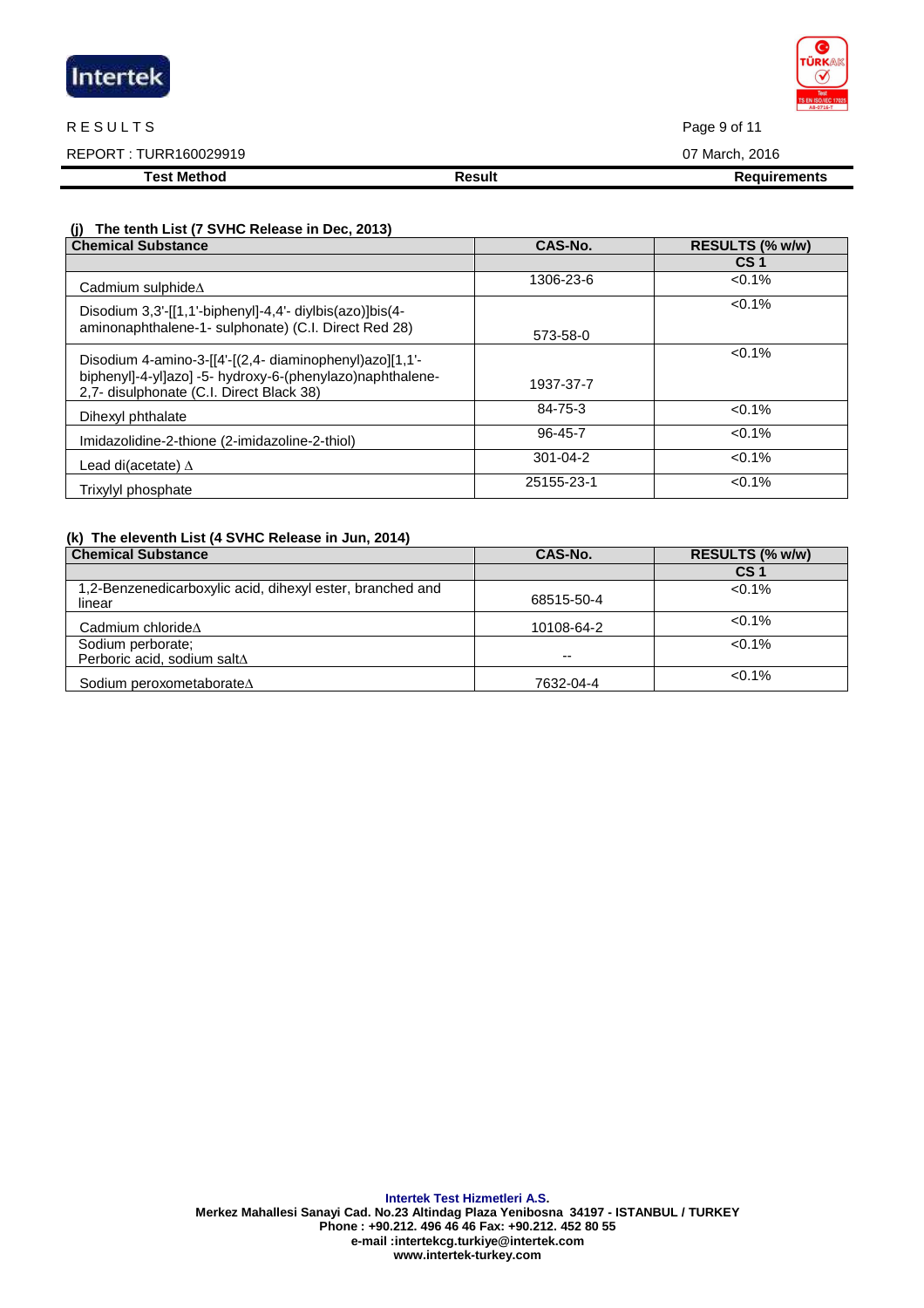

#### R E SULTS Page 10 of 11

REPORT : TURR160029919 07 March, 2016

**Test Method Result Result Result Requirements** 

### **(l) The twelfth List (6 SVHC Release in December, 2014)**

| <b>Chemical Substance</b>                                                                                                                                                                                                                                                      | CAS-No.                | RESULTS (% w/w) |
|--------------------------------------------------------------------------------------------------------------------------------------------------------------------------------------------------------------------------------------------------------------------------------|------------------------|-----------------|
|                                                                                                                                                                                                                                                                                |                        | CS <sub>1</sub> |
| 2-(2H-benzotriazol-2-yl)-4,6-ditertpentylphenol                                                                                                                                                                                                                                |                        | $< 0.1\%$       |
| (UV-328)                                                                                                                                                                                                                                                                       | 25973-55-1             |                 |
| 2-benzotriazol-2-yl-4,6-di-tert-butylphenol (UV-                                                                                                                                                                                                                               |                        | $< 0.1\%$       |
| 320)                                                                                                                                                                                                                                                                           | 3846-71-7              |                 |
| 2-ethylhexyl 10-ethyl-4,4-dioctyl-7-oxo-8-oxa-                                                                                                                                                                                                                                 |                        | $< 0.1\%$       |
| 3,5-dithia-4-stannatetradecanoate (DOTE)                                                                                                                                                                                                                                       | 15571-58-1             |                 |
| Cadmium fluoride∆                                                                                                                                                                                                                                                              | 7790-79-6              | $< 0.1\%$       |
| Cadmium sulphate $\Delta$                                                                                                                                                                                                                                                      | 10124-36-4: 31119-53-6 | $< 0.1\%$       |
| Reaction mass of 2-ethylhexyl 10-ethyl-4,4- dioctyl-7-oxo-8-<br>oxa-3,5-dithia-4- stannatetradecanoate and 2-ethylhexyl 10-<br>ethyl-4-[[2-[(2-ethylhexyl)oxy]-2-oxoethyl]thio]-<br>4-octyl-7-oxo-8-oxa-3,5-dithia-4- stannatetradecanoate<br>(reaction mass of DOTE and MOTE) |                        | $< 0.1\%$       |

## **(m) The thirteenth List (2 SVHC Release in June, 2015**)

| <b>Chemical Substance</b>                                                                                                                                                                    | CAS-No.                | RESULTS (% w/w)   |
|----------------------------------------------------------------------------------------------------------------------------------------------------------------------------------------------|------------------------|-------------------|
|                                                                                                                                                                                              |                        | CS <sub>1</sub>   |
| 1,2-Benzenedicarboxylic acid, di-C6-10-alkyl esters; 1,2-<br>benzenedicarboxylic acid, mixed decyl and hexyl and octyl<br>diesters with $\geq 0.3\%$ of dihexyl phthalate (EC No. 201-559-5) | 68515-51-5: 68648-93-1 | $<\frac{9}{6}0.1$ |
| 5-Sec-butyl-2-(2,4-dimethylcyclohex-3-en-1-yl)-5-methyl-1,3-<br>dioxane [1].                                                                                                                 |                        |                   |
| 5-Sec-butyl-2-(4,6-dimethylcyclohex-3-en-1-yl)-5-methyl-1,3-<br>dioxane [2]                                                                                                                  |                        | $<\frac{9}{6}0.1$ |
| [covering any of the individual isomers of [1] and [2] or any<br>combination thereofl                                                                                                        |                        |                   |

### **(n) The fourteenth List (5 SVHC Release in December, 2015)**

| <b>Chemical Substance</b>                                                | CAS-No.                                      | RESULTS (% w/w)   |
|--------------------------------------------------------------------------|----------------------------------------------|-------------------|
|                                                                          |                                              | <u>CS1</u>        |
| 1,3-Propanesultone                                                       | 1120-71-4                                    | $<\frac{9}{0.1}$  |
| 2,4-di-tert-butyl-6-(5-chlorobenzotriazol-2-yl) phenol (UV-327)          | 3864-99-1                                    | $<\frac{9}{6}0.1$ |
| 2-(2H-Benzotriazol-2-yl)-4-(tert-butyl)-6-(sec-butyl)phenol (UV-<br>350) | 36437-37-3                                   | $<\frac{9}{6}0.1$ |
| Nitrobenzene                                                             | 98-95-3                                      | $<\frac{9}{6}0.1$ |
| Perfluorononan-1-oic-acid and its sodium and ammonium salts              | $375 - 95 - 1$ :<br>21049-39-8:<br>4149-60-4 | $<\frac{9}{6}0.1$ |